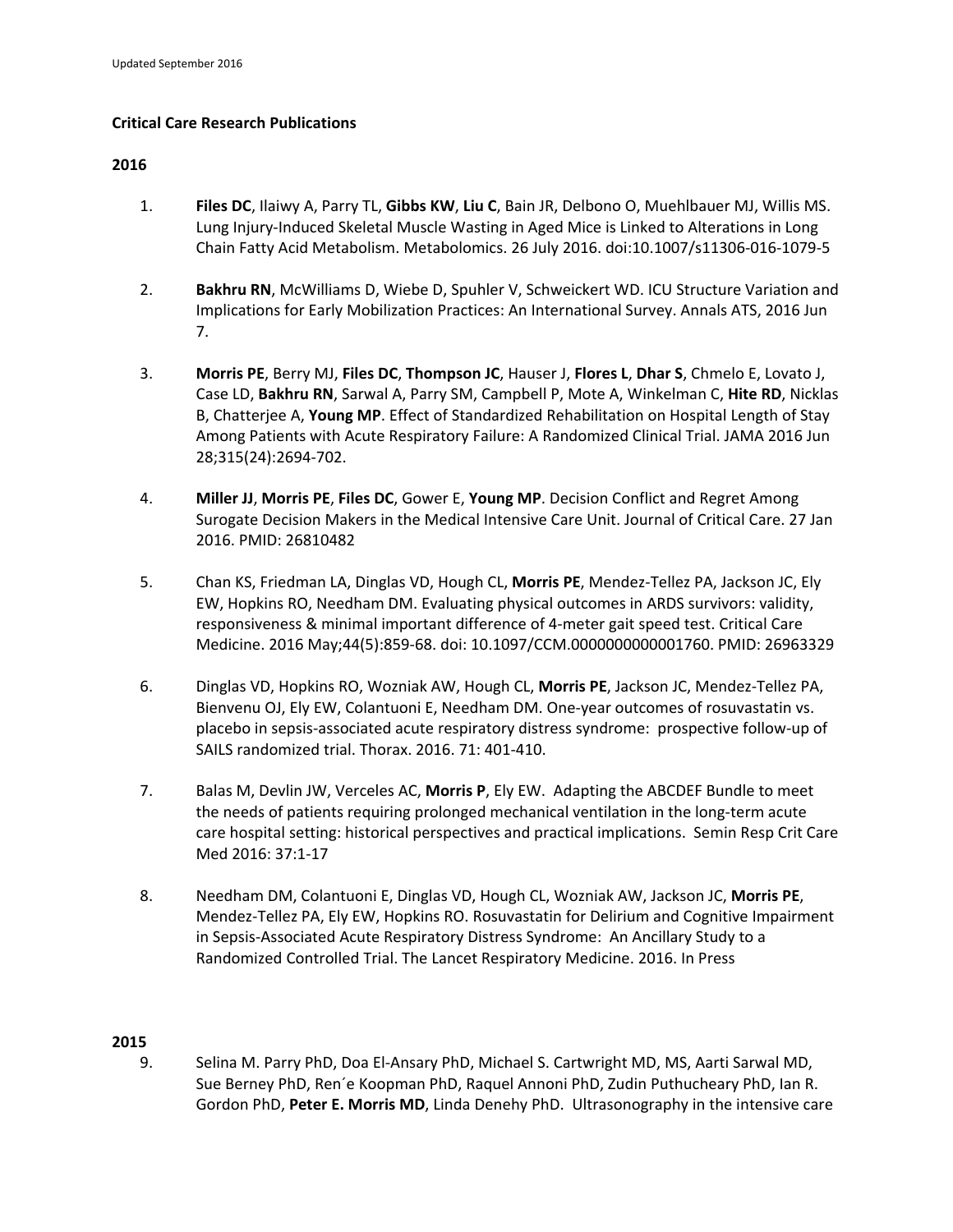setting can be used to detect changes in the quality and quantity of muscle and is related to muscle strength and function. J Crit Care. DOI: doi: 10.1016/j.jcrc.2015.05.024

- 10. Pfoh E, Chan KS, Dinglas VD, Girard TD, Jackson JC, **Morris PE**, Hough CL, Mendez‐Tellez PA, Ely EW, Huang M, Needham DM, Hopkins RO with the NIH NHLBI ARDS Network. Cognitive Screening among Acute Respiratory Failure Survivors: A Cross‐Sectional Evaluation of the Mini Mental State Examination. Critical Care. 2015, 19:220 (5 May 2015).
- 11. Heyland DK, Stapleton RD, Mourtzakis M, Hough T, **Morris PE**, Deutz NE, Colantuoni E, Day A, Prado CE, Needham DM. Combining Nutrition and Exercise to Optimize Survival and Recovery From Critical Illness: Conceptual and Methodological Issues. Clinical Nutrition. 2015, in press, http://dx.doi.org/10.1016/j.clnu.2015.07.003.
- 12. **Bakhru RN**, Wiebe D, McWilliams D, Spuhler V, Schweickert WD. An Environmental Scan for Early Mobilization Practices in US ICUs. Crit Care Med. 2015 Nov; 43(11):2360‐9.
- 15. **Files DC**, **Sanchez MA**, **Morris PE**. The Early and Late Phases of Skeletal Muscle Dysfunction in the Acute Respiratory Distress Syndrome. Critical Care. 2 July 2015. PMID:26134116.
- 13. **Files DC**, **Liu C**, Pereyra A, Wang ZM, Aggarwal NR, D'Alessio FR, Garibaldi BT, Mock JR, Singer BD, Feng X, Yammani RR, Zhang T, Lee AL, Philpott S, Lussier S, Purcell L, Chou J, **Seeds M**, King LS, **Morris PE** and Delbono O. Therapeutic Exercise Attenuates Neutrophilic Lung Injury and Skeletal Muscle Wasting. Science Translational Medicine 11 March 2015. PMID: 19998640. Manuscript highlighted in "This Week in Science".
- 14. Sarwal A, Liu A, Cartwright MS, **Dhar S**, Morris PE. Sonography for Assessing Dynamic Diaphragm Dysfunction in Acute Respiratory Distress. J Ultrasound Med. 2015 Sep;34(9):1701‐6. doi: 10.7863/ultra.15.14.10047. Epub 2015 Aug 17

- 15. Mock JR, Garibaldi BT, Aggarwal NR, Jenkins J, Limjunyawong N, Singer B, Chau E, Rabold, **Files DC**, Sidhaye VK, Mitzner W, Wagner EM, King LS, and D'Alessio FR. Foxp3+ Regulatory T Cells Promote Lung Epithelial Proliferation. Mucosal Immunology. 2014 Nov;7(6):1440‐51. PMID: 24850425.
- 16. **Files DC**, Xiao K, Zhang T, Liu C, Qian J, Zhao W, **Morris PE**, Delbono O and Feng X. The posterior cricoarytenoid muscle is spared from MuRF1‐mediated muscle atrophy in mice with acute lung injury. Plos One. 2014 Jan 31:9(1): e87587. doi:10.1371/journal.pone.008757. PMID:24498144
- 17. Sarwal A, Liu A, Cartwright MS, **Dhar S**, **Morris PE**. Ultrasonography for Assessing Dynamic Diaphragm Dysfunction in Acute Respiratory Distress. Journal of Ultrasound in Medicine, 2014, in press.
- 18. Sarwal A, Parry SM, Berry MJ, Hsu FC, Lewis ML, Justus NL, **Morris PE**, Denehy L, Berney S, **Dhar S**, Cartwright MS. Inter‐observer Reliability of Quantitative Muscle Ultrasound Analysis in the Critically Ill Population. Journal of Ultrasound in Medicine, 2014, in press.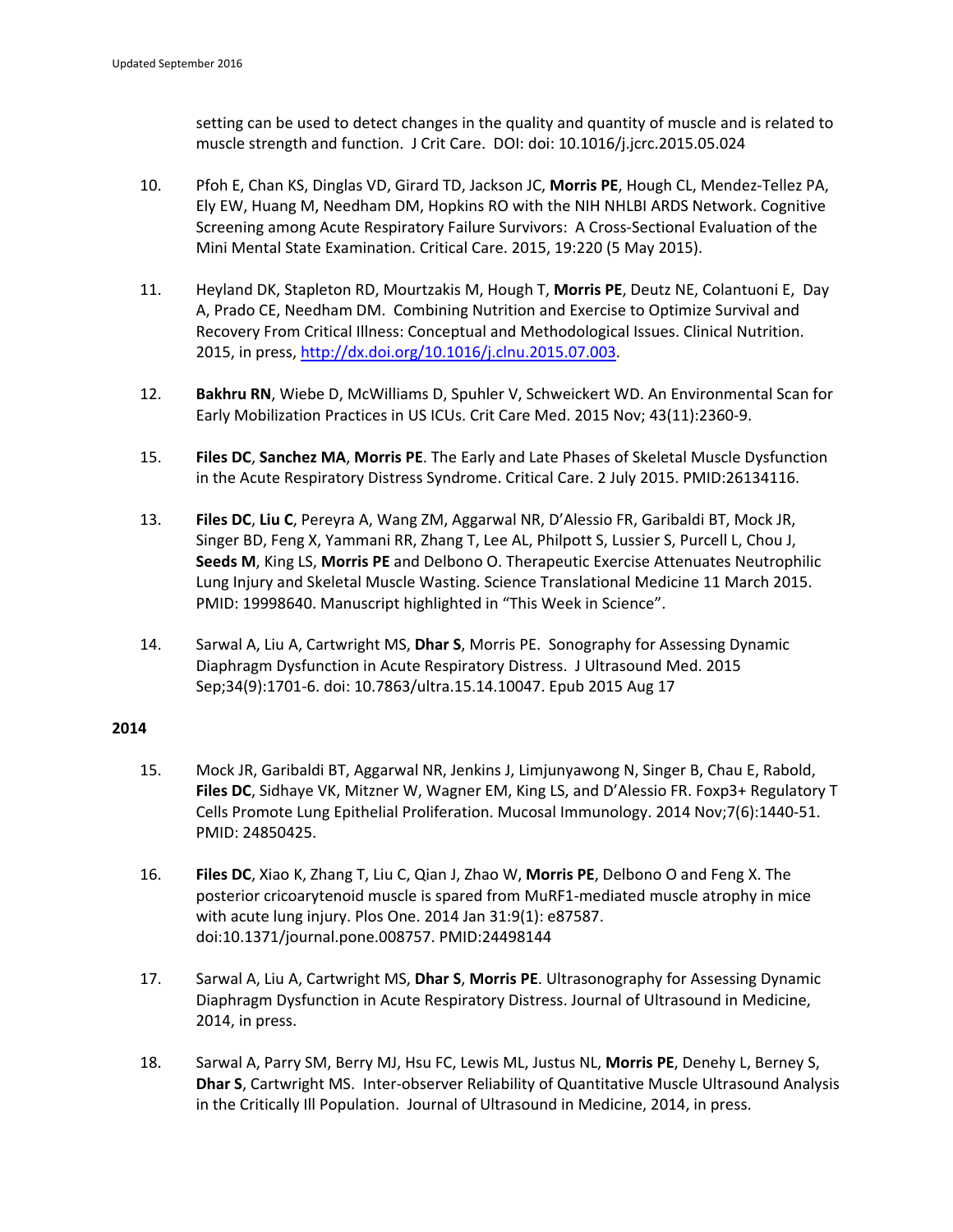- 19. McCrory MC, Gower EW, Simpson SL, Nakagawa TA, Mou SS, **Morris PE**. Off‐Hours Admission to Pediatric Intensive Care and Mortality. Pediatrics, 2014; 134:5 e1345‐e1353.
- 20. Needham DM, Wozniak AW, Hough CL, **Morris PE**, Dinglas VD, Jackson JC, Mendez‐Tellez PA, Shanholtz C, Ely EW, Colantuoni E, Hopkins RO; with the NIH NHLBI ARDS Network. Risk Factors for Physical Impairment after Acute Lung Injury in a National, Multi‐Center Study. Am J Respir Crit Care Med. 2014 Apr 9. PMID:24716641

- 21. **Files DC** and **Hite RD**. Predicting ALI Resolution: A Role For Chest CT?. Crit Care Med. 2013 Feb. PMID: 23353949
- 22. Aggarwal NR, D'Alessio FR, Eto Y, Chau E, Avalos C, Waickman AT, Garibaldi BT, Mock JR, **Files DC**, Sidhaye VK, Polotsky VY, Powell J, Horton M, King LS. Macrophage A2A Adenosine Receptor (ADORA2A) modulates oxygen‐induced augmentation of murine lung injury. AJRCMB. 2013 Jan. PMID: 23349051
- 23. Engel H, Needham DM, **Morris PE**, Gropper MA. ICU Early Mobilization: From Recommendation to Implementation at Three Medical Centers. Crit Care Med 2013; 41:S69–S80. DOI: 10.1097/CCM.0b013e3182a240d5
- 24. Berry MJ, **Morris PE**. Early Exercise Rehabilitation of Muscle Weakness in Acute Respiratory Failure Patients. Exerc Sport Sci Rev. 2013 Jul 18. PMID:23873130
- 25. Needham DM, Dinglas VD, **Morris PE**, Jackson JC, Hough CL, Mendez‐Tellez PA, Wozniak AW, Colantuoni E, Ely EW, Rice TW, Hopkins RO. Physical and Cognitive Performance of Acute Lung Injury Patients One Year after Initial Trophic vs Full Enteral Feeding: EDEN Trial Follow‐ Up. AJRCCM 2013; 188: 567‐576.
- 26. Bowton DL, Hite RD, Martin RS, Sherertz R. The impact of hospital-wide use of a tapered cuff endotracheal tube on VAP incidence. Respir Care, 2013, [Epub). PMID 23431308.
- 27. Freeman BD, Stwalley D, Lambert D, Edler J, **Morris PE**, Medvedev S, Hohmann SF, Kymes SM. High Resource Utilization Does Not Affect Mortality in Acute Respiratory Failure Patients Managed with Tracheostomy. Respir Care. 2013 November 2013 58:11 1863‐1872.
- 28. Blum J, **Morris PE**, Martin G, Gong M, Bhagwanjee S, Cairns C, Cobb J P. U.S. Critical Illness and Injury Trials Group. Chest. 2013; 143(3):808‐813.
- 29. Guntupalli K, Dean N, **Morris PE**, Bandi V, Margolis B, Rivers E, Levy M, Lodato R, Ismail PM, Reese A, Schaumberg J, Malik R, Dellinger P. A Phase II Randomized, Double-blind, Placebocontrolled Study of the Safety and Efficacy of Talactoferrin in Patients with Severe Sepsis. Crit Care Med. 2013; 41(3):706‐716.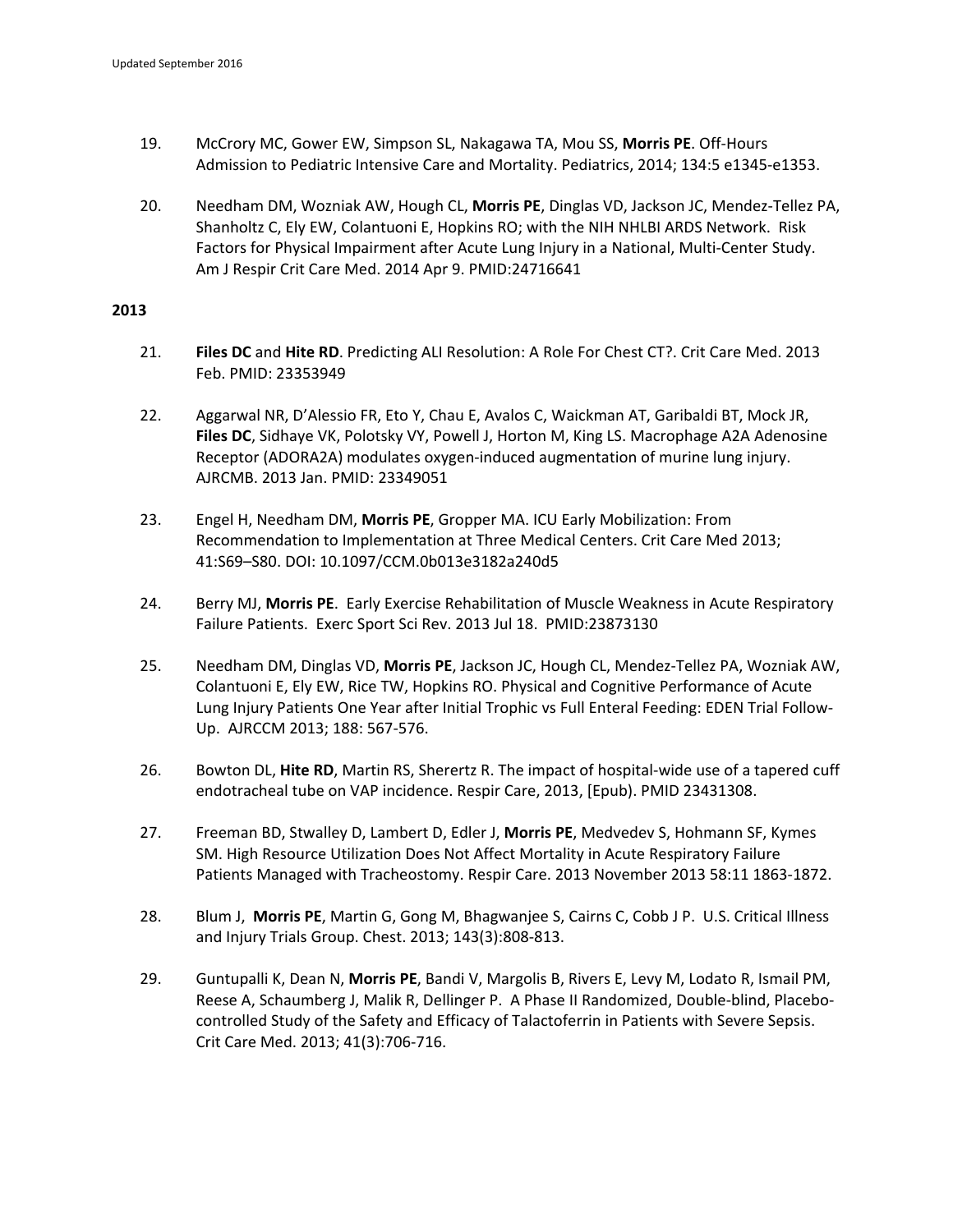30. Cartwright MS, Kwayisi G, Griffin LP, Sarwal S, Walker FO, Harris JM, Berry MJ, Chahal PS, **Morris PE**. Quantitative Neuromuscular Ultrasound in the Intensive Care Unit. Muscle & Nerve. 2013; 47(2):255‐259.

- 31. Andres‐Mateos E, Brinkmeier H, Burks TN, **Files DC**, Steinberger M, Soleimani A, Marx R, Simmers JL, Lin B, Finanger Hedderick E, Marr TG, Lin BM, Hourde C, Leinwand, Kuhl D, Foller M, Vogelsang S, Hernandez‐Diaz I, Vaughan DK, Alvarez de la Rosa D, Lang F, Cohn RD. Activation of Serum/Glucocorticoid‐Induced Kinase 1 (SGK1) is important to maintain skeletal muscle homeostasis and prevent atrophy. EMBO Mol Med. 2012 Nov 19. PMID: 23161797.
- 32. Garibaldi BT, D'Alessio FR, Mock JR, **Files DC**, Chau E, Eto Y, Drummond MB, Aggarwal NR, Sidhaye VK, King LS. Regulatory Tcells Reduce Acute Lung Injury Fibroproliferation By Decreasing Fibrocyte Recruitment. Am J Respir Cell Mol Biol. 20 Sept 2012:PMID: 23002097.
- 37. Metersky ML, **Hite RD**. Increasing incidence of prolonged acute mechanical ventilation: Can we bend the utilization curve? Crit Care Med. 2012 Jan;40(l):298‐9. PMID 22179346.
- 33. **Hite RD**, Grier BL, Waite BM, Veldhuizen RA, Possmayer F, Yao LJ, **Seeds MC**. Surfactant protein B inhibits secretory phospholipase A2 hydrolysis of surfactant phospholipids. Am J Physiol Lung Cell Mal Physiol. 2012 Jan;302(2):L257‐65. Epub 2011 Oct 28. PMID 22037357.
- 34. NHLBI ARDS Clinical Trials Network, Rice TW, Wheeler AP, Thompson BT, Steingrub J, **Hite RD**, Moss M, Morris A, Dong N, Rock P. Initial trophic vs full Enteral feeding in patients with acute lung injury: the EDEN randomized trial. JAMA, 2012 Feb 22;307(8):795‐803. Epub 2012 Feb 5. PMID 22307571.
- 35. Miller RR, Macintyre NR, **Hite RD**, Truwit JD, Brower RG, Morris AH. Point: Should positive end‐ expiratory pressure in patients with ARDS be set on oxygenation? Yes. Chest, 2012, 141, 1379‐82. PMID 22670017.
- 36. D'Alessio FR, Tsushima K, Aggarwal NR, Mock JR, Eto Y, Garibaldi BT, **Files DC**, Avalos CR, Rodriquez JV, Waickman AT, Reddy SP, Pearse DB, Sidhaye VK, Hassoun PM, Crow MT, King LS. Resolution of experimental lung injury by monocyte‐derived inducible nitric oxide synthase (iNOS). Journal of Immunology. 2012 Jul 27. PMID: 22844117
- 37. **Files DC**, D'Alessio FR, Johnston LF, Kesari, P, Aggarwal NR, Garibaldi BT, Mock JR, Simmers JL, DeGorordo A, Murdoch J, Willis MS, Patterson C, Tankersley CG, Messi ML, Lui C, Delbono O, Furlow JD, Bodine SC, Cohn RD, King LS, Crow MT. A Critical Role for Muscle Ring Finger‐1 in Acute Lung Injury‐Associated Skeletal Muscle Wasting. Am J Respir Crit Care Med. 2012 Apr 15:185(8):825‐34, PMID: 22312013. Manuscript accompanied by editorial.
- 43. Freeman BD, **Morris PE**. Tracheostomy Practice in Adults with Acute Respiratory Failure. Crit Care Med. 2012, 40(10):2890‐2896.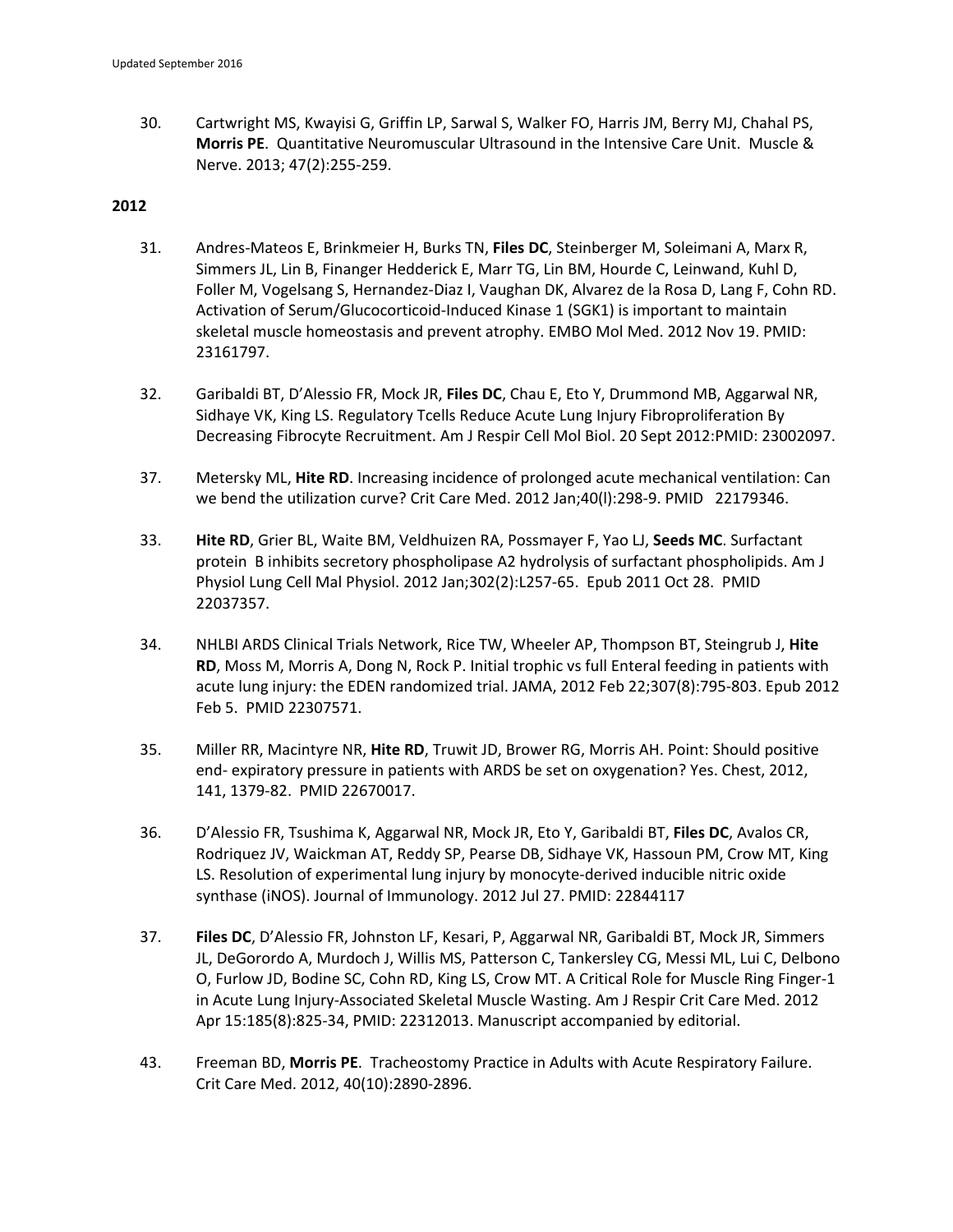- 44. **Morris PE**, Zeno B, Bernard AC, Huang X, Das S, Edeki T, Simonson S, Bernard GR. A placebo‐ controlled, double‐blind, dose‐escalation study to assess the safety, tolerability, and pharmacokinetics/pharmacodynamics of single and multiple intravenous infusions of AZD9773 in patients with severe sepsis and septic shock. Crit Care. 2012; 16(1):R31.
- 45. Calfee CS, Gallagher D, Abbott J, Thompson BT, Matthay MA, **Hite RD**, **Morris P**, Howard A, Nesser A, Perez S, et al. Plasma angiopoietin‐2 in clinical acute lung injury: prognostic and pathogenetic significance. Crit Care Med. 2012; 40(6):1731‐1737.
- 46. **Morris PE**, Steingrub JS, Huang BY, Tang S, Liu P, Rhode P, Wong HC. A phase I study evaluating the pharmacokinetics, safety and tolerability of an antibody‐based tissue factor antagonist in subjects with acute lung injury or acute respiratory distress syndrome. BMC Pulm Med. 2012; 12:5.
- 47. **Hite RD**, Grier BL, Waite BM, Veldhuizen RA, Possmayer F, Yao LJ, **Seeds MC**. Surfactant protein B inhibits secretory phospholipase A2 hydrolysis of surfactant phospholipids. Am J Physiol Lung Cell Mol Physiol. 2012;302(2):L257‐65. PMCID: PMC3349360
- 48. **Seeds MC**, Grier BL, Suckling BN, Safta AM, Long DL, Waite BM, **Morris PE**, **Hite RD**. Secretory Phospholipase A2‐Mediated Depletion of Phosphatidylglycerol in Early Acute Respiratory Distress Syndrome. Am J Med Sci. 2012; 343(6):446‐451.

- 49. Morris AH, Hirshberg E, Miller RR, Statler KD, **Hite RD**. Response: Evidence and Experience in Extracorporeal Membrane Oxygenation. Chest, 2011, 139, 965‐6.
- 50. NHLBI ARDS Clinical Trials Network, Matthay MA, Brower RG, Carson S, Douglas IS, Eisner M, **Hite D**, Holets S, Kallet RH, Liu KD, MacIntyre N, Moss M, Schoenfeld D, Steingrub J, Thompson BT. Randomized, placebo‐controlled clinical trial of an aerosolized 2 ‐Agonist for Treatment of Acute Lung Injury. Am J Respir Crit Care Med. 2011 Sep 1;184(5):561‐8.
- 51. NHLBI ARDS Clinical Trials Network, Enteral Omega‐3 Fatty Acid, ‐Linolenic Acid, and Antioxidant Supplementation in Acute Lung Injury, JAMA, 2011 Oct 12:306(14): 1574‐81. PMID 21976613.
- 52. Rice TW, Ware LB, **Haponik EF**, Chiles C, Wheeler AP, Bernard GR, Steingrub JS, **Hite RD**, Matthay MA, Wright P, Ely EW; the NIH NHLBI ARDS Network Crit Care. 2011 March 7; 15(2):R86.
- 53. Rice T, Ware L, **Haponik E**, Chiles C, Wheeler A, Bernard G, Steingrub J, **Hite D**, Matthay M, Wright P, Wesley E .Vascular Pedicle Width in Acute Lung Injury: Correlation with Intravascular Pressures and Ability to Discriminate Fluid Status. 2011 In Press Critical Care Medicine.
- 54. Wells GL, **Morris PE**. Incidence and Prognosis of Atrial Fibrillation in Patients with Sepsis. Cardiology Research. 2011; 2:293‐297.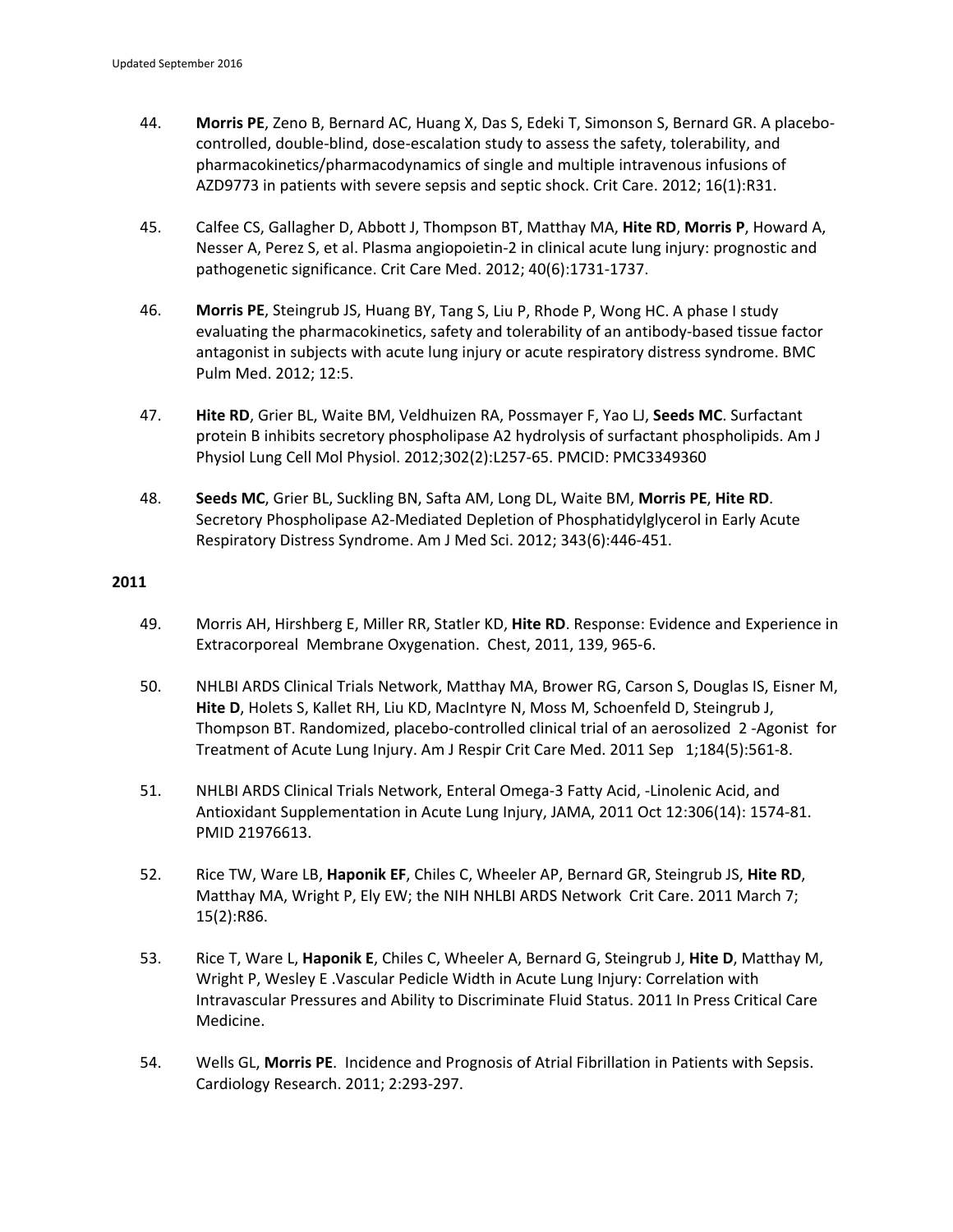55. **Morris PE**, Griffin L, Goad A, Thompson C, Howard A, Harry B, Taylor T, Berry M**, Hite RD**, Winkelman C, Hopkins RO, Small R, **Haponik E**. Receiving early mobility during an intensive care unit admission is a predictor of improved outcomes in acute respiratory failure Am J Med Sci. 2011; 341(5):373–377.

# **2010**

- 56. Christmann U, **Hite RD**, Tan RH, Thatcher CD, Witonsky SG, Were SR, Buechner‐Maxwell VA. Surfactant alterations in horses with recurrent airway obstruction at various clinical stages. Am J Vet Res, 2010, 71, 468‐75.
- 57. Morris AH, Hirshberg E, Miller RR, Statler KD, **Hite RD**. Counterpoint: Efficacy of extracorporeal membrane oxygenation in 2009 influenza (H I N1): Sufficient evidence? Chest, 2010, 138, 778‐81.
- 58. Hanzelka KM, Pierce CA, Beardsley JR, Williamson JC, **Morris PE**. Influence of an Institution‐ Specific Sepsis Protocol on the Adequacy of Empiric Antimicrobial Therapy. Hosp Pharm. 2010; 45(7):538–544.
- 59. Ross AG, **Morris PE**. Safety and barriers to ICU rehabilitation care. Crit Care Nurse. 2010; 30(2):S11‐13.
- 60. **Morris PE**, Promes JT, Guntupalli KK, Wright PE, Arons MM. "A Multi‐Center, Randomized, Double‐Blind, Parallel, Placebo‐Controlled Trial To Evaluate The Efficacy, Safety, And Pharmacokinetics Of Intravenous Ibuprofen For the Treatment of Fever In Critically Ill and Non‐Critically Adults" Critical Care. 2010, 14(3):R125.

# **2009**

- 61. Weaver KL, Ivester P, **Seeds M**, Case LD, Arm JP, and Chilton FH. Effect of Dietary Fatty Acids on Inflammatory Gene Expression in Healthy Humans J Biol Chem, 2009; 282:15400‐15407. PMCID: PMC2708836
- 62. **Seeds MC**, Peachman KK, Bowton DL, Sivertson KL, and Chilton FH. Regulation of Arachidonate Remodeling Enzymes Impacts Eosinophil Survival During Allergic Asthma. Am. J. Respir. Cell Mol. Biol. 2009; 41:358‐366. PMCID: PMC2742755

- 63. **Morris P**, Goad A, Thompson C, Taylor K, Harry B, Passmore L, Ross A, Anderson L, Baker S, Sanchez M, Penley L, Howard A, Dixon L, Leach S, Small R, **Hite RD**, **Haponik E**. Early Mobility Therapy in the Treatment of Acute Respiratory Failure. Critical Care Medicine; 2008, 36:2238‐43.
- 64. Chilton FH, Rudel LL, Parks JS, Arm JP, and **Seeds MC**#. Mechanisms by Which Botanical Lipids Affect Inflammatory Disorders. Am J Clin Nutrition, 2008; 87, 498S‐503S. PMID: 17573055 # compiling author/editor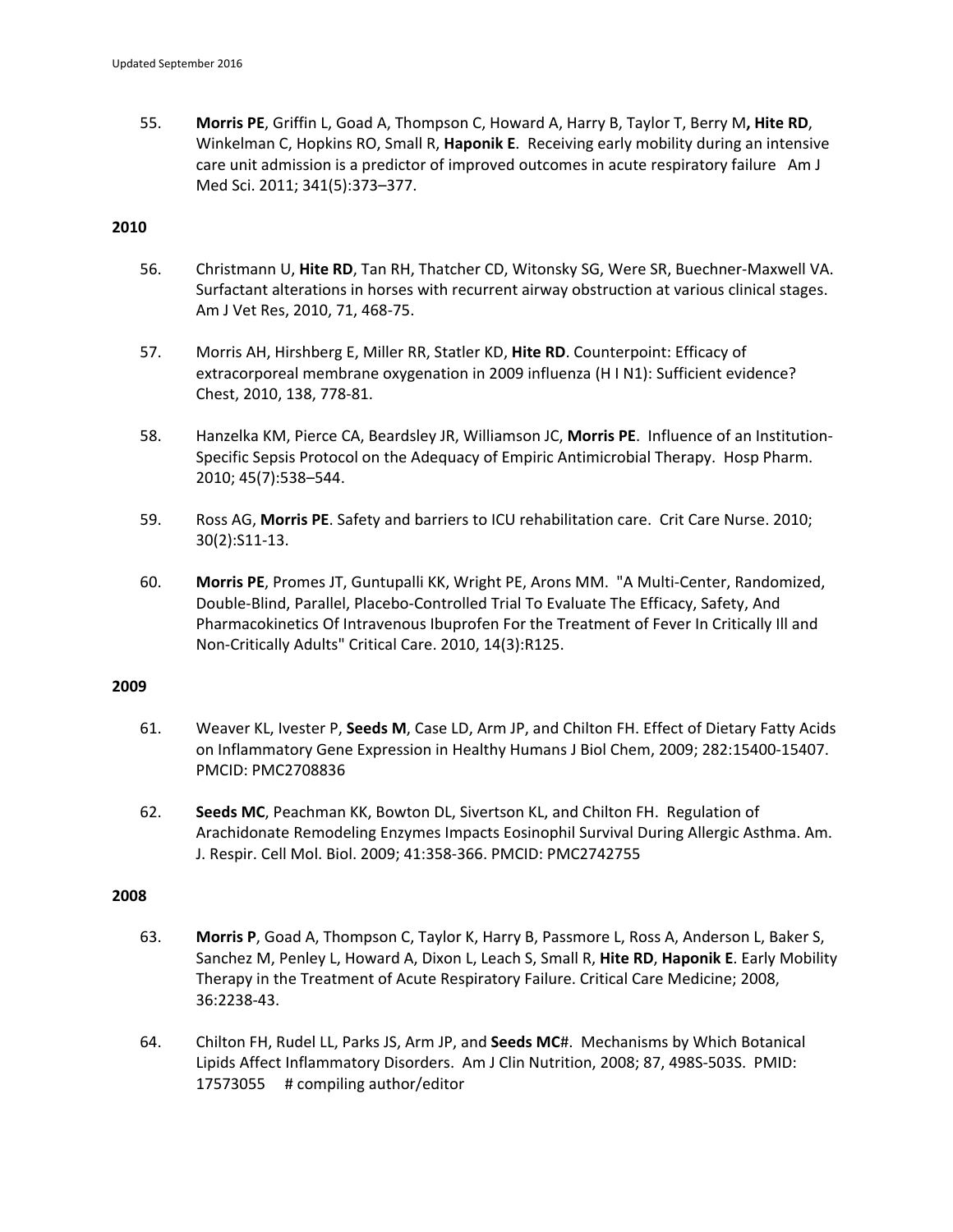- 65. Lorenz E, Muhlebach MS, Tessier PA, Alexis NE, **Hite DR**, **Seeds MC**, Peden DB, and Meredith W. Different expression ration of S100A8/A9 and S100 A12 in acute and chronic lung diseases. Respir Med, 2008; 102:567‐573. PMCID: PMC2347354
- 66. Thompson BT, Orme JF, Zheng H, Luckett PM, Truwit JD, Willson DF, **Hite RD**, Brower RG, Bernard GR, Curley MAQ, Steingrub JS, Sorenson DK, Sward K, Hirshberg E, Morris AH for the Reengineering Critical Care Clinical Research Investigators. Multicenter validation of a computer‐based clinical decision support tool for glucose control in adult and pediatric intensive care units. J Diab Sci Tech, 2008, 2, 357‐368.
- 67. **Morris PE**, Papadakos P, Russell JA, Wunderink R, Shuster D, Truwit J, Vincent JL, Bernard GR. A Double‐Blind Placebo‐Controlled Study To Evaluate the Safety and Efficacy of Procysteine in the Treatment of Patients with Acute Respiratory Distress Syndrome. Crit Care Med. 2008; 36:782‐788.

- 68. El Mezayen R, Gazsar ME, **Seeds MC**, McCall CE, Dreskin, SC, and Nicolls MR. Endogenous signals released from necrotic cells augment inflammatory responses to bacterial endotoxin. Immunol Lett, 2007; 111, 36‐44. PMCID: PMC3034364
- 69. Sivertson KL, **Seeds MC**\*, Long DL, Peachman KK, and **Bass DA**. The Differential Effect of Dexamethasone on Granulocyte Apoptosis Involves Stabilization of Mcl‐1L in Neutrophils but Not in Eosinophils. Cell Imunol, 2007; 246, 34‐35. PMCID: PMC2213750 \* corresponding author
- 70. **Morris PE**, Herridge M. Early Intensive Care Unit Mobility: Future Directions. Crit Care Clin. 2007; 23(1):97‐110.
- 71. **Morris PE**. Moving Our Critically Ill Patients: Mobility Barriers and Benefits. Crit Care Clin. 2007; 23(1):1‐20.

- 72. NHLBI ARDS Clinical Trials Network. Efficacy and safety of corticosteroids for persistent acute respiratory distress syndrome. N Engl J Med, 2006, 354, 1671‐1684.
- 73. NHLBI ARDS Clinical Trials Network. Pulmonary‐artery versus central venous catheter to guide treatment of acute lung injury. N Engl J Med, 2006, 354, 2213‐2224.
- 74. NHLBI ARDS Clinical Trials Network. Comparison of two fluid-management strategies in acute lung injury. N Engl J Med, 2006, 354, 2564‐2575.
- 75. Rice TW, Wheeler AP, **Morris PE**, Paz HL, Russell JA, Edens TR, Bernard GR. Safety and Efficacy of Affinity Purified, Anti‐Tumor Necrosis Factor‐Alpha, Ovine Fab for Injection (CytoFab™) in Severe Sepsis. Crit Care Med. 2006; 34(9):2271‐2281.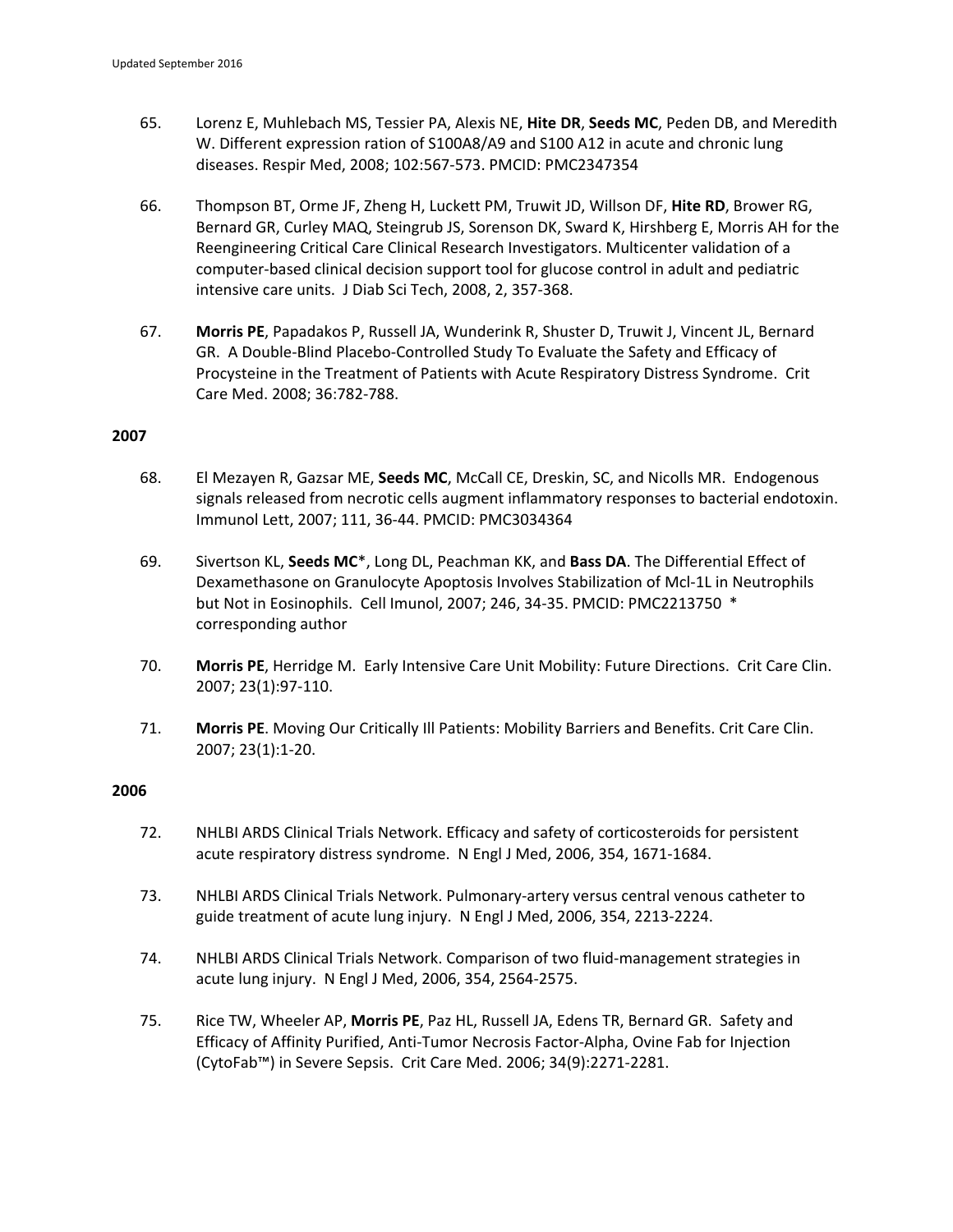- 76. Rice TW, Wheeler AP, **Morris PE**, Paz HL, Russell JA, Edens TR, Bernard GR. Safety and Efficacy of Affinity Purified, Anti‐Tumor Necrosis Factor‐Alpha, Ovine Fab for Injection (CytoFab™) in Severe Sepsis. Crit Care Med. 2006; 34(9):2271‐2281.
- 77. **Pascual RM**, Carr EM, **Seeds MC**, Guo M, Panettieri RA Jr., **Peters SP**, and Penn RB. Regulatory features of interleukin‐1β‐mediated prostaglandin E2 synthesis in airway smooth muscle. Am J Physiol Lung Cell Mol Physiol, 2006; 290, 501‐508. PMID: 16299051

- 78. **Hite RD**, **Seeds MC**, Jacinto RB, Grier BL, Waite BM, and Bass DA. Lysophospholipid and fatty acid inhibition of pulmonary surfactant: Non‐enzymatic models of phospholipase A2 surfactant hydrolysis. Bioch Biophys Acta. 2005; 1720, 14‐21.
- 79. **Hite RD**, **Seeds MC**, Safta AM, Waite BM, and Bass DA. Lysophospholipid generation and phosphatidylglycerol depletion in phospholipase A2‐mediated surfactant dysfunction. Am J Physiol Lung Cell Mol Physiol, 2005, 288, 618‐624.
- 80. Rizvi K, Fuchs B, Guntupalli K, **Hite D**, Truwit J, deBoisblanc B. The effect of airway pressure display on inter‐observer variability in the assessment of vascular pressures in patients with acute lung injury and ARDS. Crit Care Med, 2005, 33, 98‐103.
- 81. **Hite RD**, **Seeds MC**, Bowton DL, Grier BL, Safta AM, Balkrishnan R, Waite BM, and Bass DA. Surfactant Phospholipid changes after Antigen Challenge: A Role for Phosphatidylyglycerol in Dysfunction. Am J Physiol Lung Cell Mol Physiol, 2005;288, 610‐617.

# **2004**

- 82. Henke MO, Renner A, Huber RM, **Seeds MC**, Rubin BK. MUC5AC and MUC5B mucins are decreased in cystic fibrosis airway secretions. Am J Respir Cell Mol Biol 31:86‐91, 2004.
- 83. Howard AE, Goltz ML, Kelso LA, Courtney‐Shapiro C, **Morris PE**\*. Comparison of three methods of detecting acute respiratory distress syndrome: clinical screening, chart review and diagnostic coding. Am J Critical Care. 2004; 13(1):59‐64.
- 84. Raggio M, **Morris PE**\*. Understanding the utility of activated protein C in the treatment of severe sepsis. Drugs of Today. 2004; 40(6):517‐538. (\*Senior Author)

- 85. **Hite RD**. Researchers explore new pathways for surfactant therapy. Adv Manager Resp Care 12(9):28‐30, 2003
- 86. Dhainaut JF, Laterre PF, LaRosa S, Levy H, Garber GE, Heiselman D, Kinasewitz GT, Light RB, **Morris P**, Schein R, et. al. The Clinical Evaluation Committee in a Large Multicenter Phase III Trial of Drotrecogin Alfa (activated) in Patients with Severe Sepsis (PROWESS): Role, Methodology, and Results. Crit Care Med. 2003; 31(9):2291‐2301.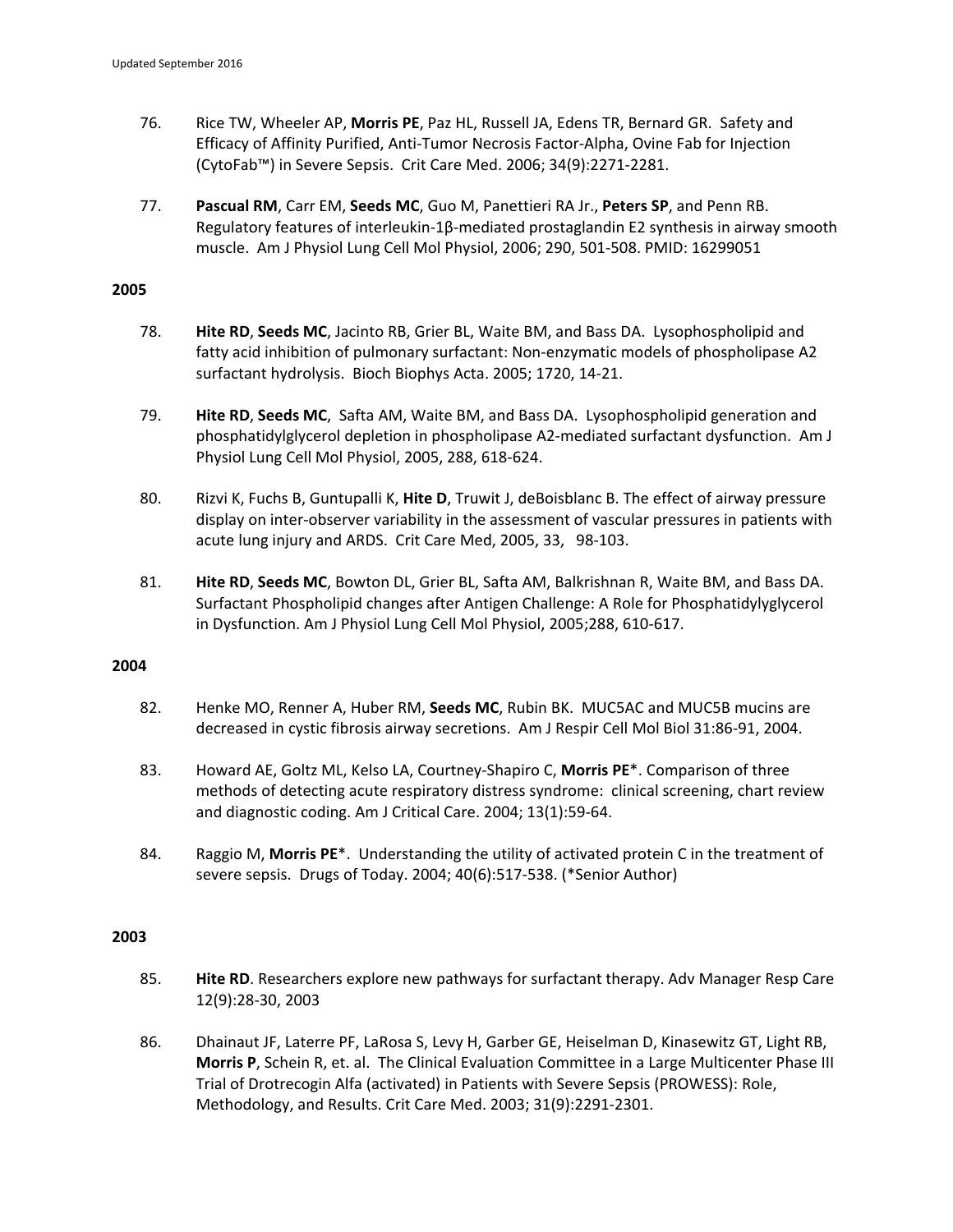- 87. Raggio MJ, **Morris PE**\*. The ARDS Support Center. Critical Care. 2003; 7(3):266‐267.
- 88. Morris PE. Meeting unmet needs in patients with sepsis: the role of drotrecogin alfa (activated). Am J Crit Care. 2003; 12(2):94‐97.

- 89. **Morris PE**, Garber G. Identifying Patients with Severe Sepsis Who Should Not be Treated with Drotrecogin Alfa (Activated). Am J Surg. 2002; 184(6A Suppl):S19‐S24.
- 90. **Morris PE**, Ohl C, Hite RD. Activated protein C as a therapy for severe sepsis. Biodrugs. 2002; 16(5):1‐15.

### **2001**

- 91. Bernard GR, Ely EW, Wright TJ, Fraiz J, Stasek J, Russell J, Myers I, Rosenfield B, **Morris PE**, Yan SB, et. al. Safety and Dose‐Relationship of recombinant human activated protein c (rhAPC) for coagulopathy in severe sepsis. Crit Care Med. 2001; 29(11):2051‐2059.
- 92. **Namen AM**, Ely EW, Tatter S, Case DL, Lucia MA, Smith A, Landry S, Wilson JA, Glazier SS, Branch CL, Kelly DL, **Bowton DL**, **Haponik EF**. Predictors of successful extubation in neurosurgical patients. Am J Respir Crit Care Med. 2001; 163:658‐664.

#### **2000**

- 93. **Seeds MC**, Jones KA, **Hite RD**, Willingham MC, Borgerink HM, Woodruff RD, **Bowton DL**, Bass DA. Cell specific expression of group X secretory phospholipases A2 in human lung airway epithelial cells. Am Rev Resp Cell Mol Biol 23:37‐44, 2000.
- 94. **Hite RD**. Oral versus Intravenous Therapy in Community‐Acquired Pneumonia: The Role of Newer Agents. Res Staff Phys. 2000, 46 (I), 46‐60.
- 95. **Ely, E.W**., Baker, A.M., Evans, G.W., **Haponik, E.F**. The increased cost of respiratory care in mechanically ventilated patients with chronic obstructive pulmonary disease. Critical Care Medicine, 2000; 28:408‐413.

- 96. **Ely, E.W**., Baker, A.M., Evans, G.W., **Haponik, E.F**. Prognostic significance of passing a daily screen of weaning parameters. Intensive Care Medicine, 1999; 25:581‐587.
- 97. **Ely, E.W**., **Hite, R.D**. Baker, A.M., **Bowton, D.L**., **Haponik, E.F**. An educational intervention to increase physician awareness of venous air embolism from central venous catheters. Critical Care Medicine, 1999; 27:2113‐2117.
- 98. Wiswell TE, Smith RM, Katz LB, Mastroianni L, Wong D, Willms D, Heard S, Wilson M, **Hite RD**, Anzueto A, Revak SD, Cochrane CG. Bronchopulmonary segmental lavage with Surfaxin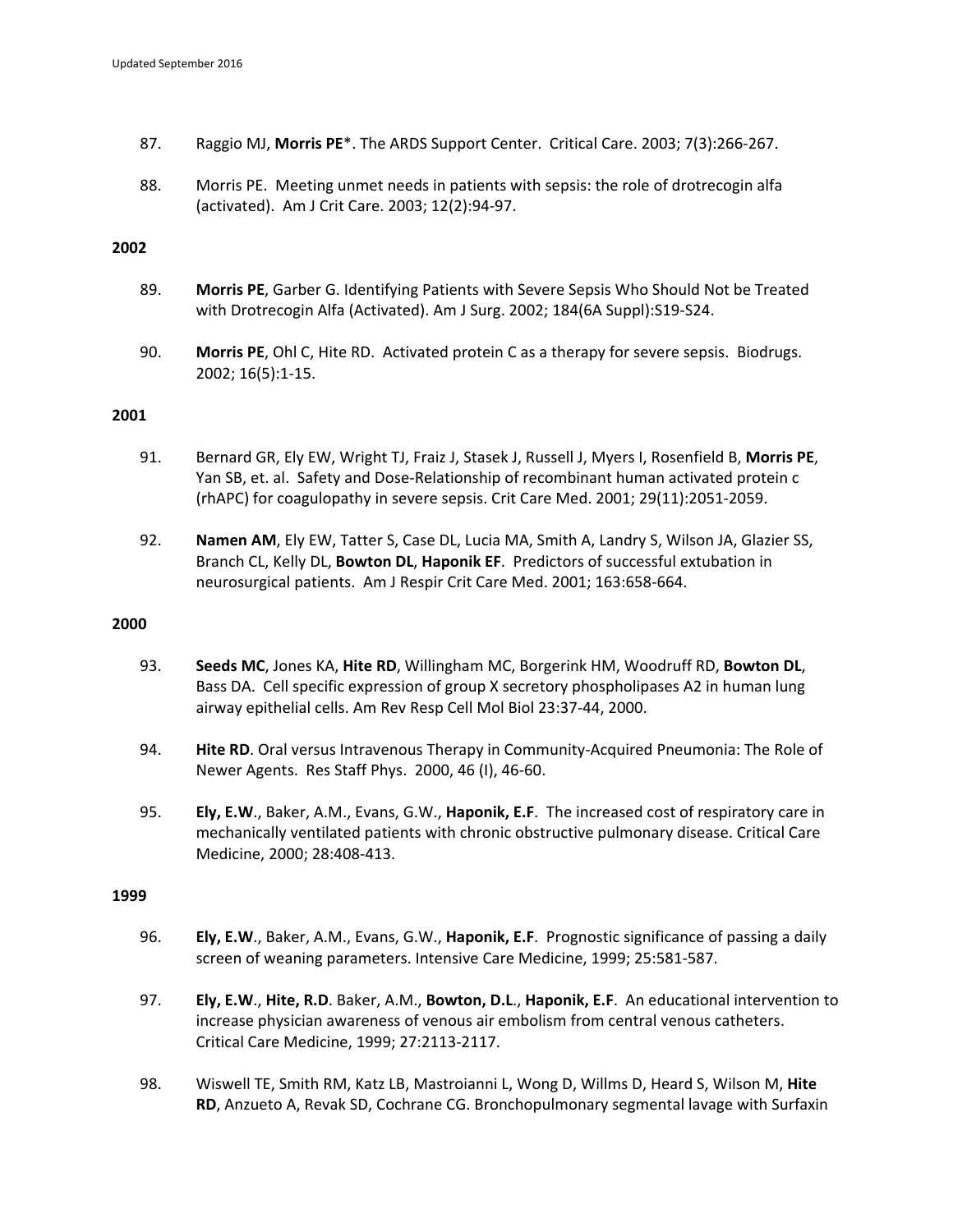(KL4‐Surfactant) for acute respiratory distress syndrome. Am J Resp Crit Care Med, 1999, 160, 1188‐95.

99. **Ely, E. W**., Evans, G. W., **Haponik, E.F**. Mechanical ventilation in a cohort of elderly patients admitted to an intensive care unit. Ann Intern Med, 1999;131:96‐104.

# **1998**

- 100. Thomason, J.W., Ely, E.W., Chiles, C., Ferretti, G., **Haponik, EF**. Radiologic evaluation of pulmonary edema in mechanically ventilated ICU patients using supine portable chest x‐ rays. Am J Respir Crit Care Med. 1998; 157:1600‐1608.
- 101. **Seeds MC**, Nixon AB, Wykle RL, Bass DA. Differential activation of human neutrophil cytosolic phospholipase A2 and secretory phospholipase A2 during priming by 1,2‐diacyl‐ and 1‐0‐alkyl‐2‐acyl‐glycerols. Biochim Biophys Acta 1394:224‐234, 1998.
- 102. **Seeds MC**, Jones DF, Chilton FH, **Bass DA**. Secretory and cytosolic phospholipases A2 are activated during TNF priming of human neutrophils. Biochim BiophysActa 1389:273‐284, 1998.
- 103. **Hite RD**, **Seeds MC**, Jacinto RB, Balasubramanian R, Waite BM, Bass DA. Hydrolysis of surfactant‐associated phosphatidylcholine by mammalian secretory phospholipase A2. Am J Physiol 275:L740‐L747, 1998.

# **1997**

- 104. Gregory TJ, Steinberg KP, Spragg RG, Gadek JE, Hyers TM, Longmore WJ, Moxley MA, ang‐ Zuan C, **Hite RD**, Smith RM, Hudson LD, Crim C, Newton P, Mitchell BR, Gold AJ "Bovine surfactant therapy for patients with acute respiratory distress syndrome." Am J Respir Crit Care Med, 1997, 155, 1309‐15.
- 105. Nixon AB, **Seeds MC**, **Bass DA**, Smitherman PK, O'Flaherty JT, Daniel LW, Wykle RL. Comparison of alkylacylglycerol vs. diacylglycerol as activators of mitogen‐activated protein kinase and cytosolic phospholipase A2 in human neutrophil priming. Biochim Biophys Acta 1347:219‐230, 1997.
- 106. **Bowton DL**, **Seeds MC**, Fasano MB, Goldsmith B, **Bass DA**. Phospholipase A2 activity in bronchoalveolar lavage fluid after inhaled antigen challenge in asthmatics. Am J Respir Crit Care Med 155:421‐425, 1997.
- 107. **Ely, E.W**., Smith, J.M., **Haponik, E.F**. Pulmonary Embolism and Normal Oxygenation: Application of PIOPED‐derived Likelihood Ratios. Am J Med. 1997; 103:541‐544.

# **1996**

108. **Ely, E.W**., Baker, A.M., **Bowton, D.L**., Browder, R.W., Burke, L., Dunagan, D.P., Johnson, MM, Kelly, PT, Smith, AC, **Haponik, EF**. Effect of identifying patients capable of breathing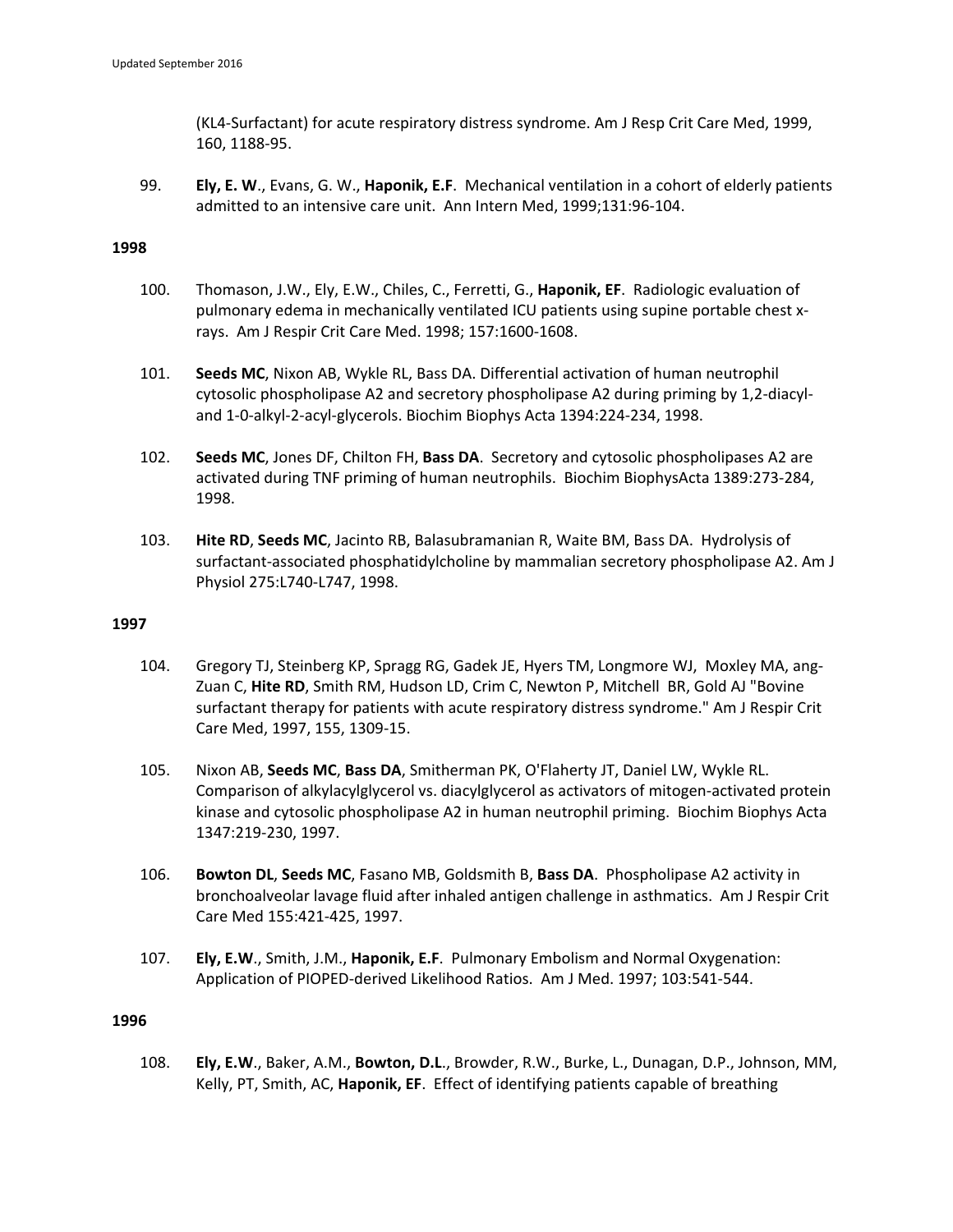spontaneously on the duration of mechanical ventilation. N Engl J Med 1996; 335:1864‐ 1869.

- 109. **Ely, E.W**., Johnson, M.M., Chiles, C.C., Rushing, J.R., **Bowton, D.L**., Freimanis, R.I., Choplin, R.H., Haponik, E.F. Objective chest x-ray (CXR) measurements correlate with mechanical ventilator parameters in ICU patients. Am J Respir Crit Care Med. 1996; 154:1543‐1550.
- 110. Baker, A.M., Meredith, W., **Haponik, E.F**.: Pneumonia in intubated trauma patients: Microbiology and outcomes. Am J Respir Crit Care Med, 1996; 153:343‐349.

# **Prior to 1995**

- 111. Baker, A.M., **Bowton, D.L**., **Haponik, E.F**. Decision‐making in nosocomial pneumonia. An analytic approach to interpreting quantitative bronchoscopic cultures. Chest 1995; 107:85‐ 95.
- 112. **Ely EW**, **Seeds MC**, Chilton FH, **Bass DA**. Neutrophil release of arachidonic acid, oxidants, and proteases: Causally related or independent? Biochem Biophys Acta 1258:135‐144, 1995.
- 113. Triggiani M, Oriente A, **Seeds MC**, **Bass DA**, Marone G, Chilton FH. Migration of human inflammatory cells into the lung induces the remodeling of arachidonic acid into a triglyceride pool. J Exp Med 182:1181‐1190, 1995.
- 114. **Ely, E.W**., **Bowton, D.L**., Reed, J.C., Case D, **Haponik, E.F**. Portable chest roentgenograms identify mechanical ventilator‐associated hyperinflation. Chest 1994; 106:545‐551.
- 115. Spragg RG, Gilliard N, Richman P, Smith RM, **Hite RD**, Pappert D, Robertson B, Curstedt T, Strayer D. "Acute effects of single dose administration of the hydrophobic components of porcine surfactant to patients with the adult respiratory distress syndrome." Chest, 1994, 105(1), 195‐202.
- 116. **Bass DA**, **Seeds MC**, Jones DF, Chilton FH, Bauldry SA. Priming of phospholipase A2 of human neutrophils. Chest 105:99S‐100S, 1994.
- 117. Fonteh AN, **Bass DA**, Marshall LA, **Seeds M**, Samet JM, Chilton FH. Evidence that secretory phospholipase A2 plays a role in arachidonic acid release and eicosanoid biosynthesis by mast cells. J Immunol 152:5438‐5447, 1994.
- 118. **Bowton, D.L**., Scuderi, P.E., **Haponik, E.F**.: Episodic hypoxemia in hospitalized medical patients: a common event with increased mortality. Am J Med, 1994; 97:38‐46.
- 119. Wilson, H.A., Werbel, B., Hudspeth, S., **Haponik, E.F**. A patient with acute cardiogenic shock. Chest, 1993; 103:1237‐1238.
- 120. **Bowton, D.L**., Scuderi, P.E., Harris L, **Haponik E.F**.: Pulse oximetry monitoring outside the intensive care unit‐progress or problem? Ann Int Med 1991; 115:450‐454.